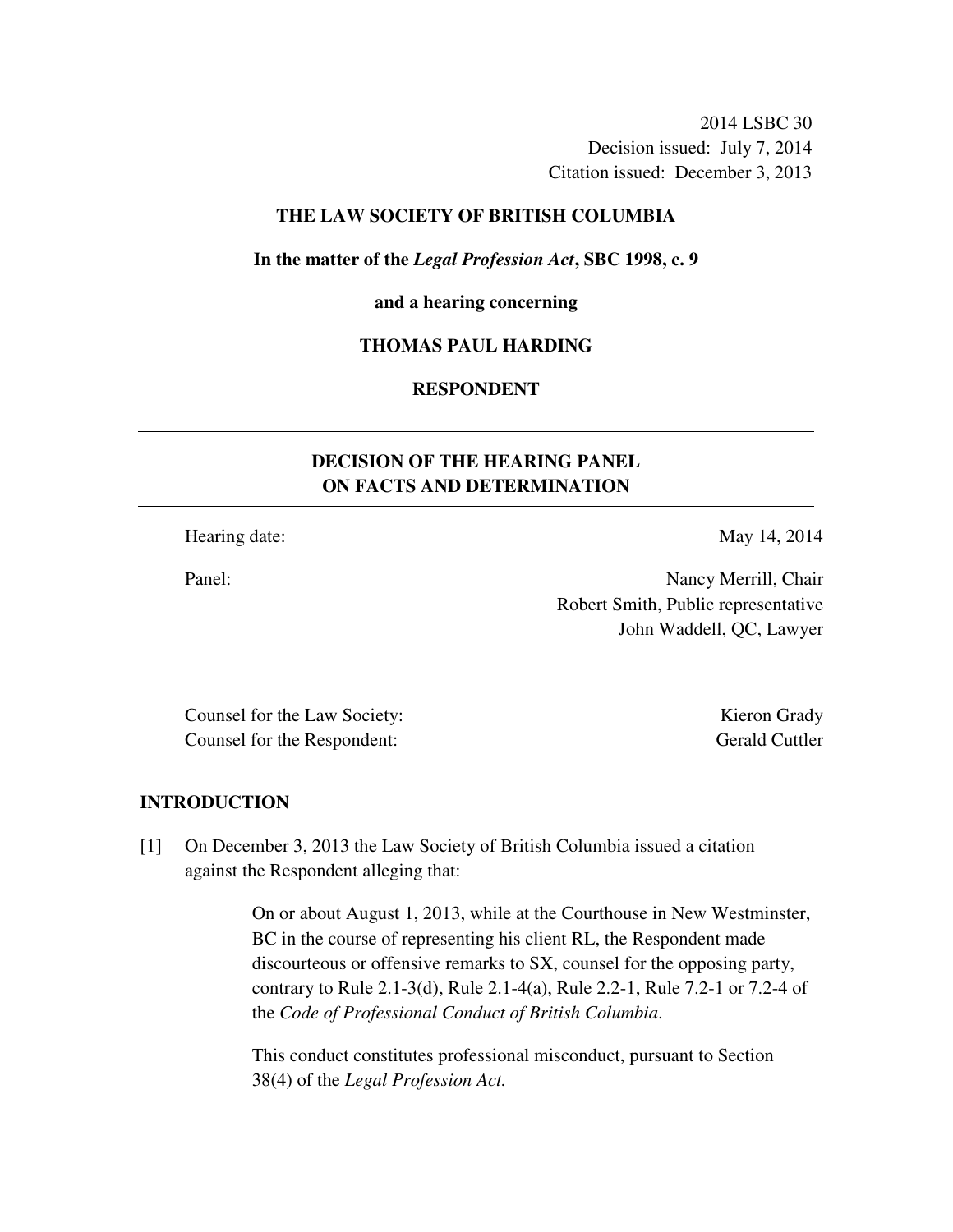[2] On January 7, 2014, the Law Society particularized the alleged discourteous oral offensive remarks as follows:

> alleged comments by the Respondent to SX that SX's client should be jailed and that he might learn his lesson after he's been "gang raped".

- [3] The hearing proceeded on the basis of an Agreed Statement of Facts, which included this recitation of the facts:
	- 1. Beginning in or around January 2013, the Respondent was retained by RL (the "Client") in a family law proceeding against her husband WZ. The issues in the proceeding included spousal and child support.
	- 2. As of late June 2013, WZ was represented by SX (the "Complainant") and AC.
	- 3. The Respondent had no prior dealings with the Complainant or AC.
	- 4. On July 24, 2013, the Respondent mailed to the Complainant a Notice of Application ("the July 24 Application") seeking relief against WZ, which included jail for non-compliance with earlier orders.
	- 5. Also on or about July 24, 2013, the Respondent scheduled a court appearance before Jenkins J. in New Westminster for August 1, 2013. The purpose of the attendance was to settle the terms, including arrears of an Order made by Jenkins J. in June 2013 ('the June Order"). The Respondent also sought to have the July 24 application heard on August 1, 2013.
	- 6. The Respondent, the Complainant and AC attended court on August 1, 2013. Neither the client nor WZ was present.
	- 7. Jenkins J. heard counsel on the matter of the June Order. However, due to a lack of time, Jenkins J. advised counsel he would not hear the July 24 application on that date.
	- 8. Following the appearance before Jenkins J., the Respondent, the Complainant and AC had a conversation near the trial scheduling counter at the New Westminster courthouse. They discussed various matters relating to the case, such as dates and document disclosure (the "conversation").
	- 9. The Law Society and the Respondent have not reached agreement concerning what was said during the conversation.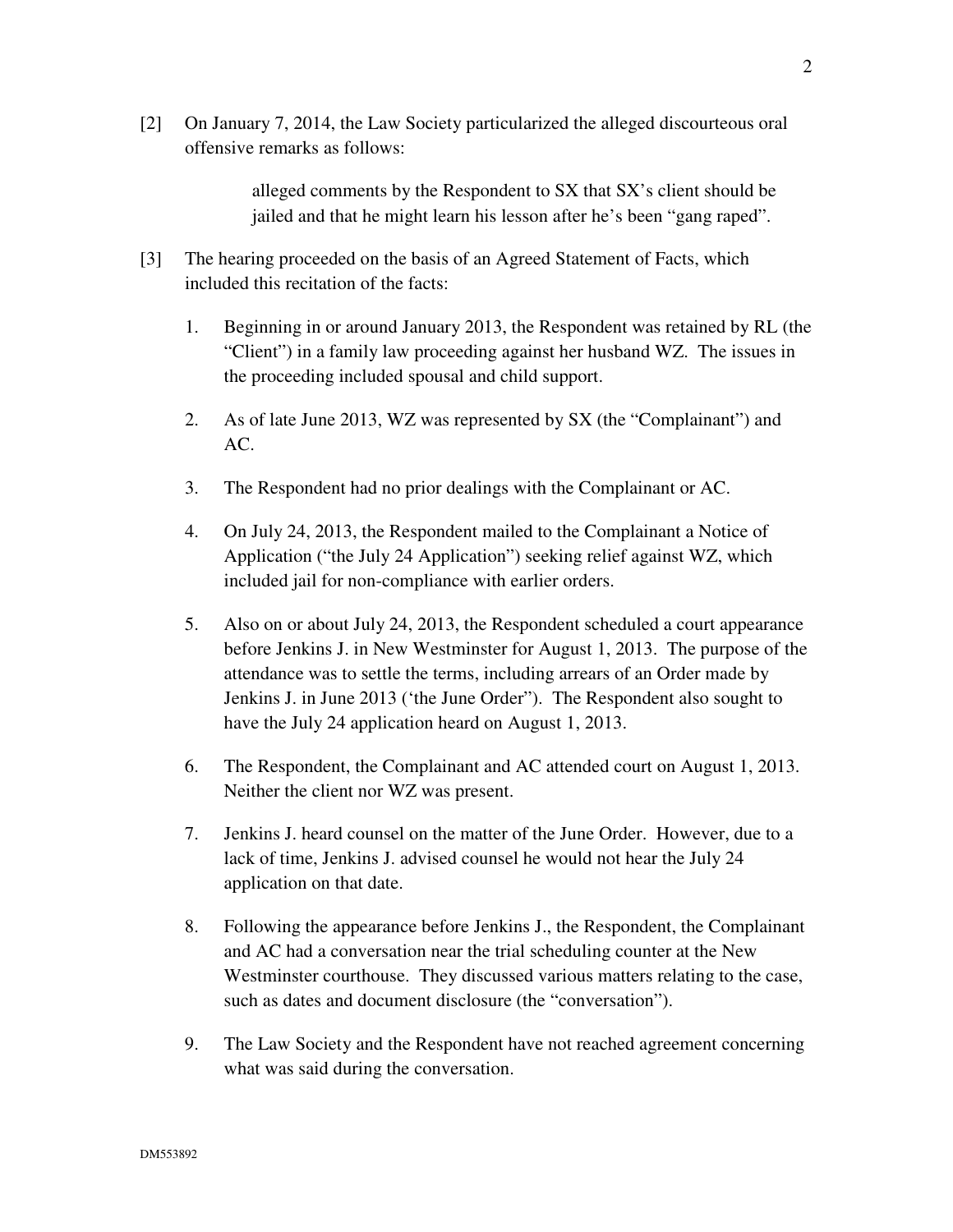- 10. The Respondent was advised on August 8, 2013, that the Complainant and AC withdrew as counsel for WZ. Their decision to do so was not the result of any alleged conduct by the Respondent.
- 11. On August 14, 2013, the Complainant made a written complaint (the "complaint") to the Law Society.

# **EVIDENCE AT THE HEARING**

[4] AC did not testify at the hearing. The explanation given to the Panel by both counsel was that AC had been interviewed and provided a statement and was available to attend the hearing. The explanation for AC's absence was found in the evidence of the Complainant that AC had advised her that she had not heard the Respondent make reference to WZ being "gang-raped" in jail.

#### **The evidence of the Complainant**

- [5] The Complainant is 27 years old and was called to the Bar of British Columbia in 2012. In the summer of 2013 she had been at the Bar less than two years and was 26 years of age.
- [6] The Complainant testified that AC was called to the Bar in 2013 and that she and AC served as co-counsel to WZ. The Complainant and AC had taken over representation of WZ in late June of 2013 after WZ's previous counsel, SF, had withdrawn.
- [7] Prior to attending at the courthouse on August 1, 2013, the Complainant had not met with the Respondent and had only communicated with him by email, telephone and fax.
- [8] After appearing before Mr. Justice Jenkins on August 1, 2013, the Complainant, AC and the Respondent spoke outside the courtroom to discuss dates for a Judicial Case Conference, Examinations for Discovery and trial. The Complainant testified that her hearing was normal and that the area outside the courtroom was quiet and there was no one else in the near vicinity.
- [9] The three counsel then moved to an area outside of the trial scheduling counter. In this location, the Complainant testified that the Respondent was calm and neither angry nor agitated. He spoke in a neutral tone and said words to the effect that WZ was a bad person and that the Respondent wanted to send her client to jail so he could be gang-raped.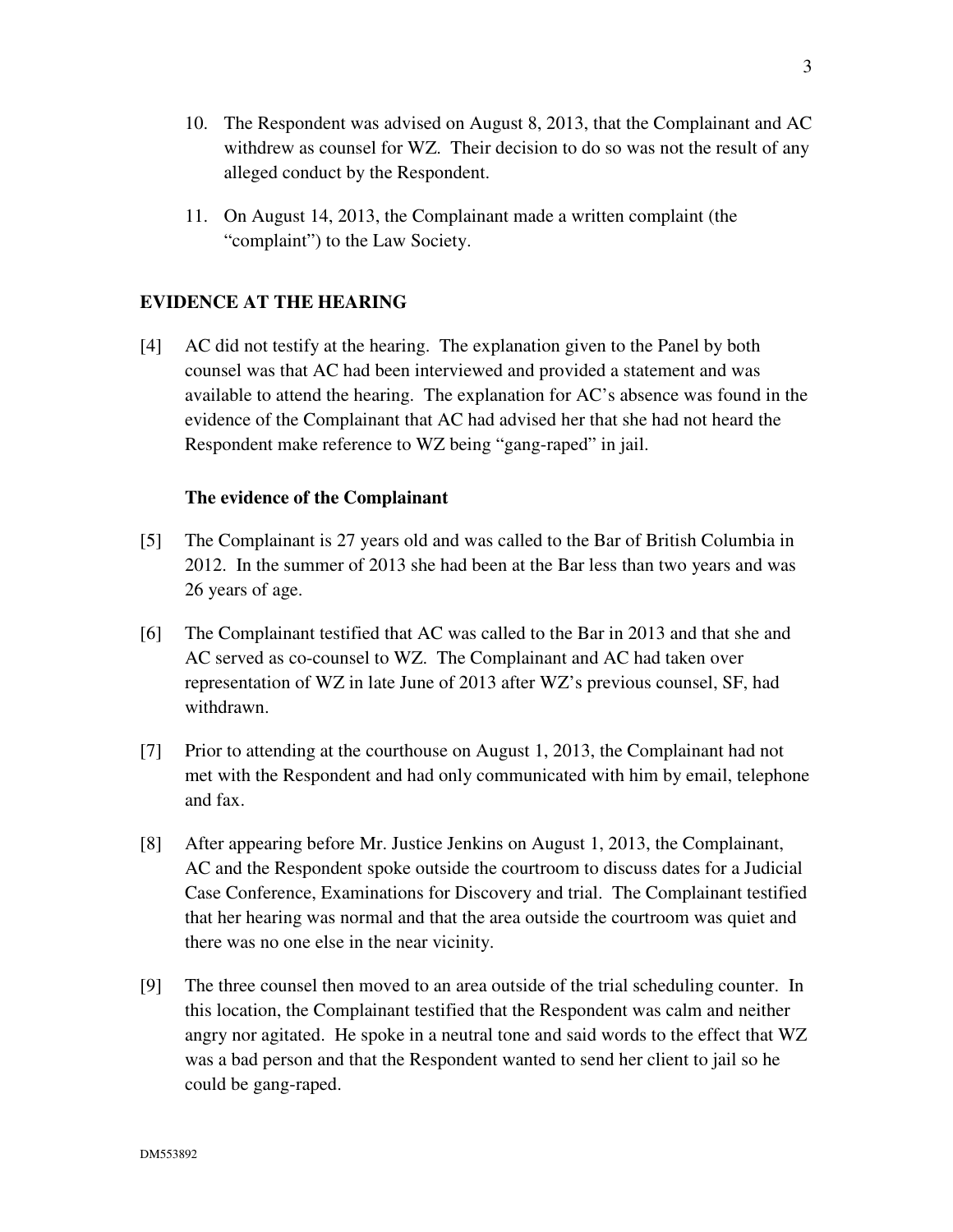- [10] After hearing this, the Complainant looked around to see if anyone else was in the vicinity to hear the Respondent's remark, but she saw no one around. Her evidence was that she had no response to the Respondent's comment because she felt it would not make the situation better.
- [11] In her examination-in-chief, the Complainant confirmed that the appearance in court on August 1, 2013 was her first Chambers appearance in B.C. Supreme Court. Further, she was one hundred percent sure that the Respondent had said what she quoted him as saying.
- [12] The Complainant and AC withdrew as counsel for WZ eight days later.
- [13] Under cross-examination, the Complainant said that she did not speak to AC about the Respondent's alleged reference to WZ being gang raped in prison (the "alleged comment") at the courthouse following the alleged comment. Moreover, she did not speak to AC about the alleged comment until a few days later, and it was at that point that AC said she had not heard the alleged comment.
- [14] The Complainant agreed that she had not made any contemporaneous note of the conversation with the Respondent. She first rendered the conversation containing the alleged comment in writing on her complaint form to the Law Society of British Columbia.
- [15] The Complainant confirmed that she had worked on her written complaint for several days. There were no hand drafts and she did not follow a rigid process. The final form of complaint that she submitted included all of her recollections. She had spoken with AC about her lack of recollection of the alleged comment before she completed and submitted her complaint. The Panel was not provided with a copy of the Complainant's complaint.
- [16] Later in the afternoon of August 1, 2013, the Respondent sent the Complainant and AC an email that said, in part:

This is to confirm our discussion at the New West Courthouse today wherein you agreed to provide me, by tomorrow:

> dates for an examination for discovery of your client, here in Surrey/New West, at a time when he is local. That is, no conduct money will be required, and in turn, he will not have to miss work.

dates when we will MUTUALLY complete document disclosure. While I can see RL has not provided a formal List of Documents,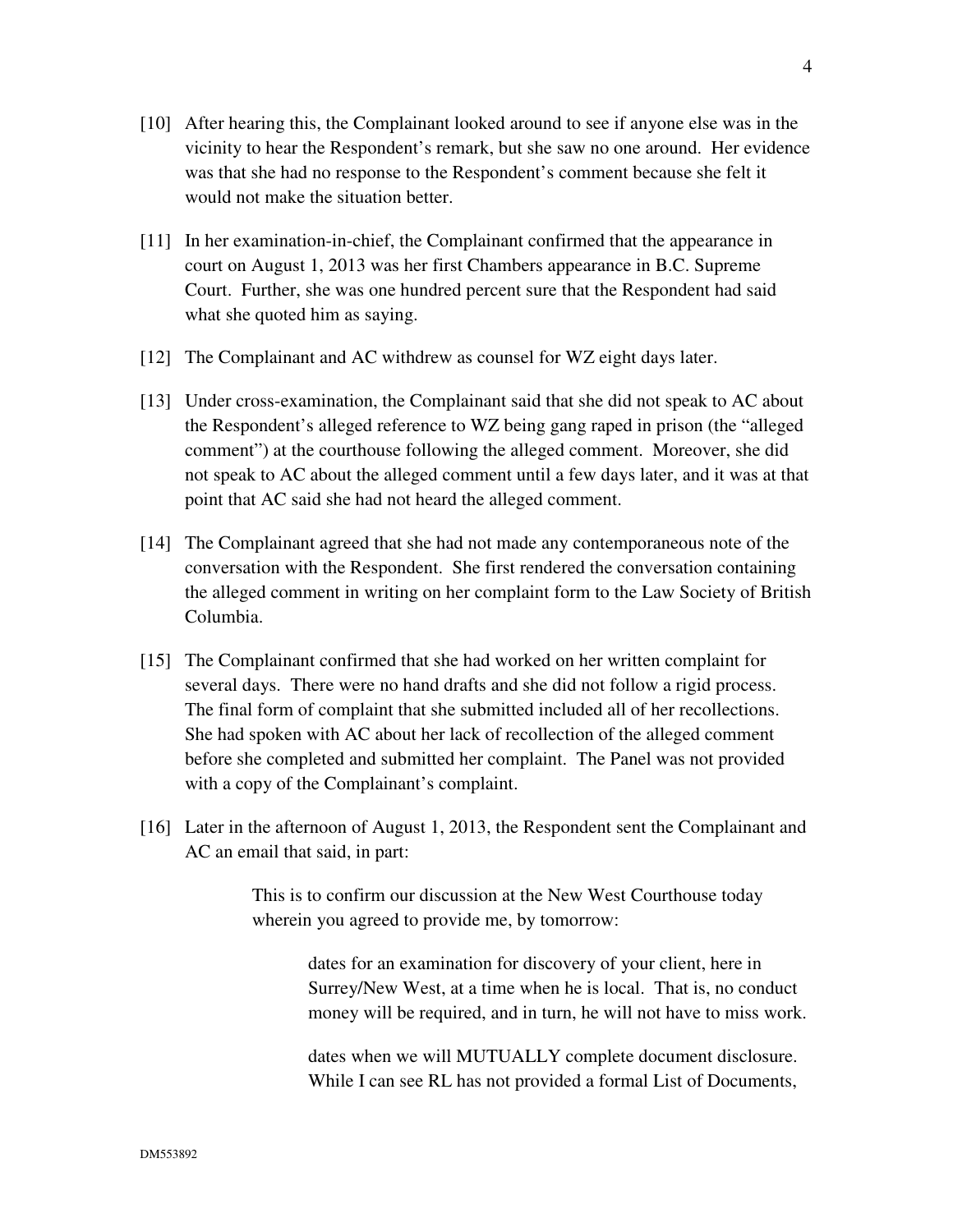she has disclosed a vast number of documents. Meanwhile, your client actively conceals documents.

dates for a JCC. dates for a CPC. dates for a trial ...

I do require that your material truly address the issues I raise in mine and that you comply with the evidentiary requirements - in other words, NO HEARSAY. If you fail to comply with these (reasonable) requirements, I will seek a further penalty against your client.

[17] In her evidence, the Complainant testified that she had advised the Respondent that she and AC intended to withdraw as counsel for WZ as soon as they could find other counsel to represent WZ. Nevertheless, her evidence was that she did not respond to the Respondent's email of August 1, 2013 either to confirm that she and AC would be getting off the record, or to mention the alleged comment. Her evidence was that she had told the Respondent that she and AC might not be on the file much longer and there was no point setting a date if new counsel was going to take over.

# **The evidence of the Respondent**

- [18] The Respondent was called to the Bar of the Law Society of British Columbia in 1990. Since 1999 he has practised with the firm of Trial Advocacy Group in Surrey, B.C. His areas of practice are family law and plaintiff personal injury claims.
- [19] WZ had been represented prior to the Respondent by two other counsel, one being the aforementioned SF. In the family law proceedings involving RL, WZ had previously been jailed twice for failing to comply with court orders. After obtaining the June Order from Mr. Justice Jenkins (the Jenkins Order), the Respondent was unable to get SF to approve the draft Jenkins Order. This led the Respondent to set down an application to settle the terms of the Jenkins Order. Concurrently, he filed the material for a further application seeking relief against WZ, which included jail for non compliance with earlier orders.
- [20] In attempting to find a date for an appearance before Mr. Justice Jenkins to have the draft Order settled, the Respondent had spoken to someone at the trial scheduling office at the New Westminster courthouse and had been assured that Mr. Justice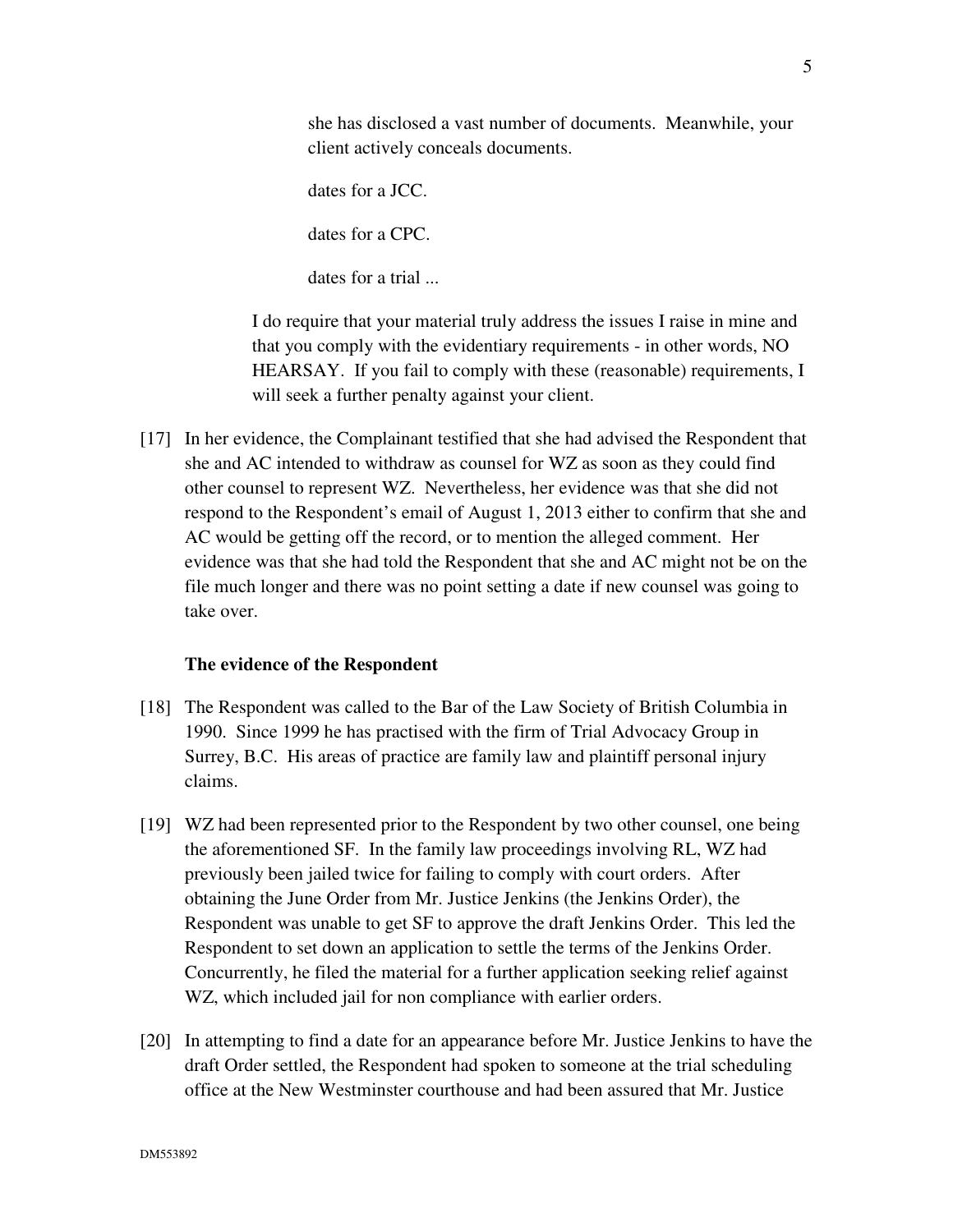Jenkins would be available all day on August 1, 2013 to hear the Respondent's application. The Respondent was, therefore, both surprised and frustrated to attend court on August 1, 2013 and realize that Mr. Justice Jenkins was in fact engaged in a trial and could not hear the July 24 Application.

- [21] After exiting the courtroom, the Respondent spoke with the Complainant and AC, whom he referred to as "those two", which led to an agreement on a date for a hearing of the July 24 Application. According to the Respondent, "that was kind of it, and I left." When asked directly by his counsel, the Respondent denied making the alleged comment.
- [22] The Respondent testified that he then sent the email of August 1, 2013 to the Complainant and AC but did not hear anything back from them until he received their Notice of Withdrawal.
- [23] During his examination-in-chief, the Respondent identified a letter that he had sent to the Complainant dated April 11, 2014. The body of the letter says:

I write to apologize to you for anything I said that may have offended you when we spoke at the New Westminster courthouse on 24, July 2013. Please understand that I have no recollection of saying that your client might learn his lesson after he has been "gang-raped" and I do not believe that I did so. I had no intention of offending or upsetting you and I am sorry if anything I said may have had such an effect.

- [24] In his evidence, the Respondent indicated that reference to the date of "24, July, 2013" in his letter should have read "August 1, 2013".
- [25] In explaining why he sent the April 11, 2014 letter, the Respondent testified that it was clear to him that the Complainant's complaint was not accurate. He had nevertheless upset her somehow, and he intended to apologize for any upset he had given her. The Respondent indicated that "I may have that effect on people."
- [26] The Respondent went on to testify that, in the previous six months, he has been trying to modify his anger behaviour and that sending this letter was part of that process. He added that he had been receiving anger management counselling since October of 2013. He had come to understand that responding to people in an angry manner was not helpful to anybody.
- [27] Under cross-examination, the Respondent agreed with counsel for the Law Society that he had anger management issues in and around August of 2013.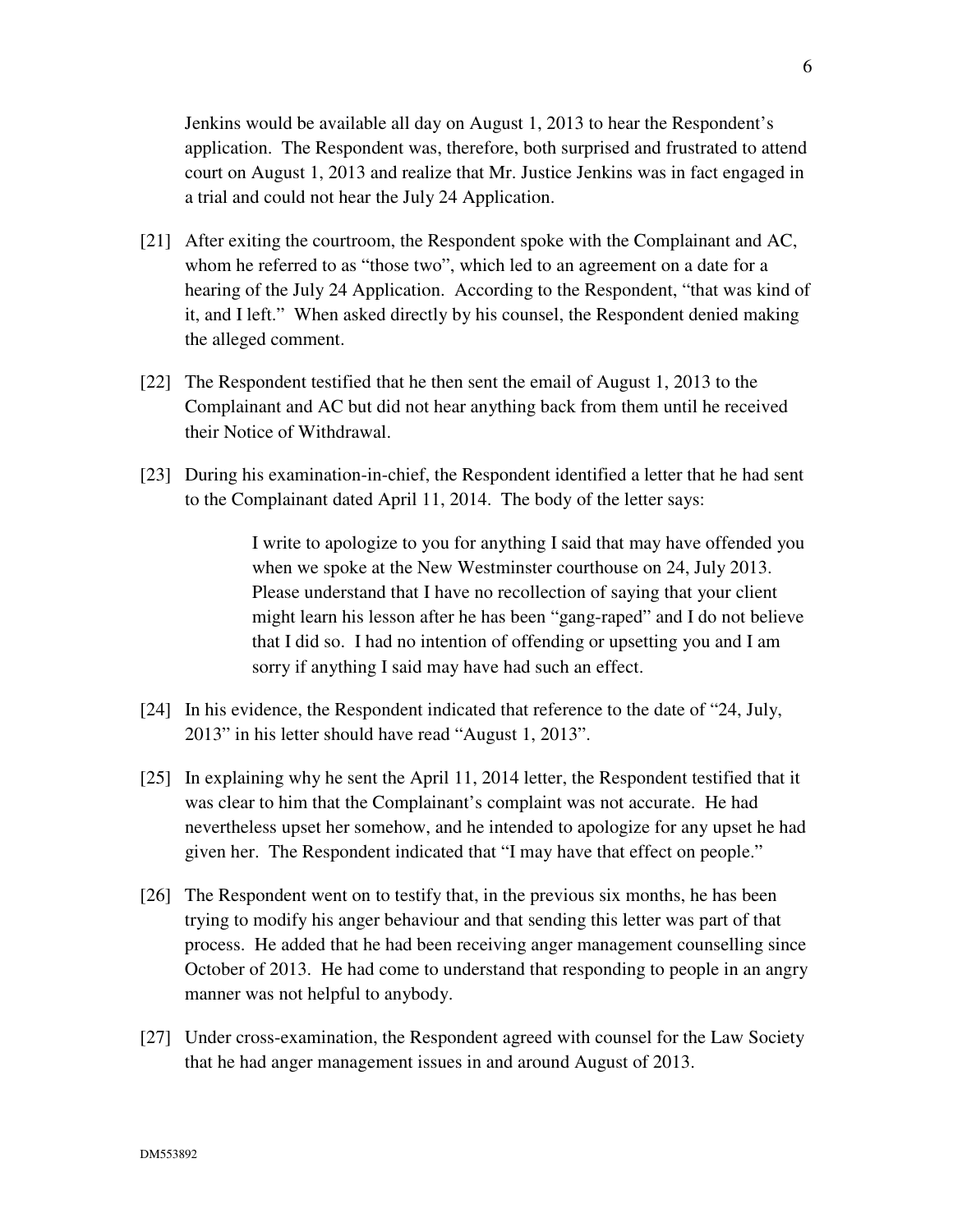- [28] The Respondent said that he accepted the Complainant's subjective view that he had upset her. Accordingly, he thought it was appropriate to apologize by letter for having upset her.
- [29] When questioned as to why his letter of April 11, 2014 did not categorically deny having used the phrase "gang-raped" in his conversation with the Complainant, the Respondent said that in an apology letter it is not appropriate to say something is not true. He denied sending the letter for tactical reasons.
- [30] The Respondent acknowledged that in speaking to the Complainant and AC, he did make a comment that perhaps if WZ was sent to jail again he would comply with the court orders. The Respondent was not sure if he had used the phrase "he might learn his lesson."

#### **ISSUES**

- [31] Counsel for both parties agreed that there are two issues before this Panel:
	- 1. Whether the Respondent said to the Complainant and AC on August 1, 2013 at the New Westminster Courthouse that WZ should be put in prison and "maybe he will learn his lesson after he has been gang-raped" (the "alleged comment"); and
	- 2. If the Respondent did make the alleged comment to the Complainant and AC, does the making of the alleged comment constitute professional misconduct, pursuant to Section 38(4) of the *Legal Profession Act*?
- [32] It is common ground that, if the answer to issue 1 is "no", there is no need to determine issue 2.
- [33] It is also clear from the submissions of both counsel that the phrase "after he has been gang-raped" is the portion of the alleged comment that is alleged to constitute professional misconduct.

#### **ONUS AND STANDARD OF PROOF**

[34] The onus of proving both that the alleged comment was made and that it constitutes professional misconduct is on the Law Society. The standard of proof is the civil standard of proof on a balance of probabilities, as set out by the Supreme Court of Canada in *FH* v. *McDougall*, 2008 SCC 53, and adopted by Law Society hearing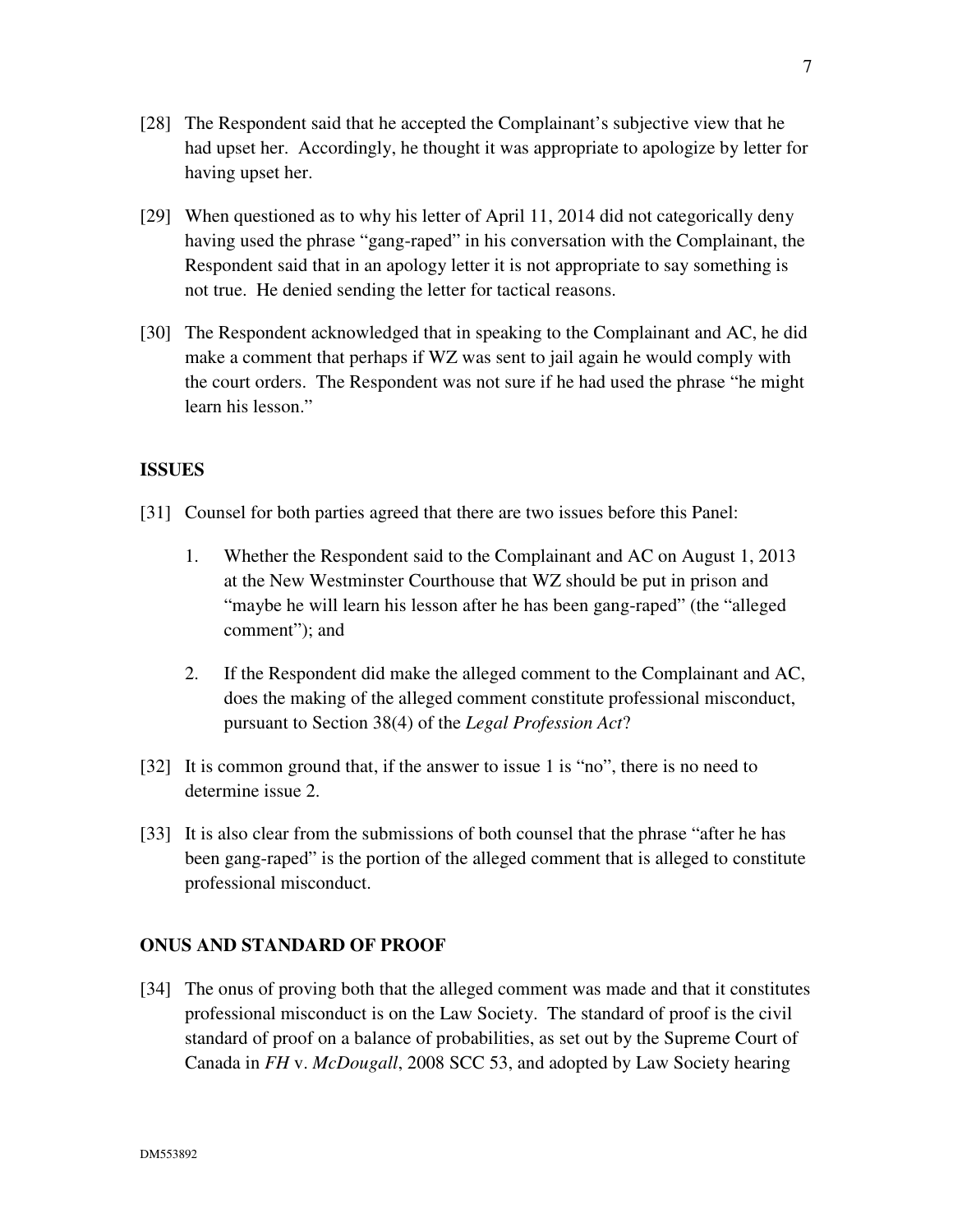panels in *Law Society of BC* v. *Schauble*, 2009 LSBC 11, *Re: Lawyer 9,* 2009 LSBC 19, and *Law Society of BC* v. *McRoberts*, 2010 LSBC 17.

[35] In *FH* v. *McDougall*, the court concluded at para. 40 that:

... there is only one civil standard of proof at common law and that is proof on a balance of probabilities. Of course, context is all important and a judge should not be unmindful, where appropriate, of inherent probabilities or improbabilities where the seriousness of the allegations are consequences. However, these considerations do not change the standard of proof. ...

[36] In *Law Society of BC* v. *Schauble*, the hearing panel followed this standard, and summarized the onus and standard of proof as follows (at para. 43):

> The onus of proof is on the Law Society, and the standard of proof is a balance of probabilities: "... evidence must be scrutinized with care" and "must always be sufficiently clear, convincing and cogent to satisfy the balance of probabilities test. ..."

#### **DETERMINATION**

#### **Issue 1**

Whether the Respondent said to the Complainant and AC on August 1, 2013 at the New Westminster courthouse that WZ should be put in prison and "maybe he will learn his lesson after he has been gang-raped" (the "alleged comment")

- [37] As there is no extrinsic evidence to support the allegation made by the Law Society, the determination of this matter relies, in part, on the credibility of the Complainant and the Respondent.
- [38] If the Panel was presented strictly with the oral evidence given by the Complainant and the Respondent at the hearing, the evidence of the Complainant would be preferred. In giving her evidence, the Complainant was clear and direct. She did not waiver in her assertion of the alleged comment and the circumstances surrounding it. She maintained good eye contact and offered reasonable explanations for such things as her tendency to begin sentences with the words "I think". While she was challenged on the issue of whether or not AC was fully conversant in the English language, there was no reliable or admissible evidence on this issue and the Panel makes no finding about AC's capacity in the English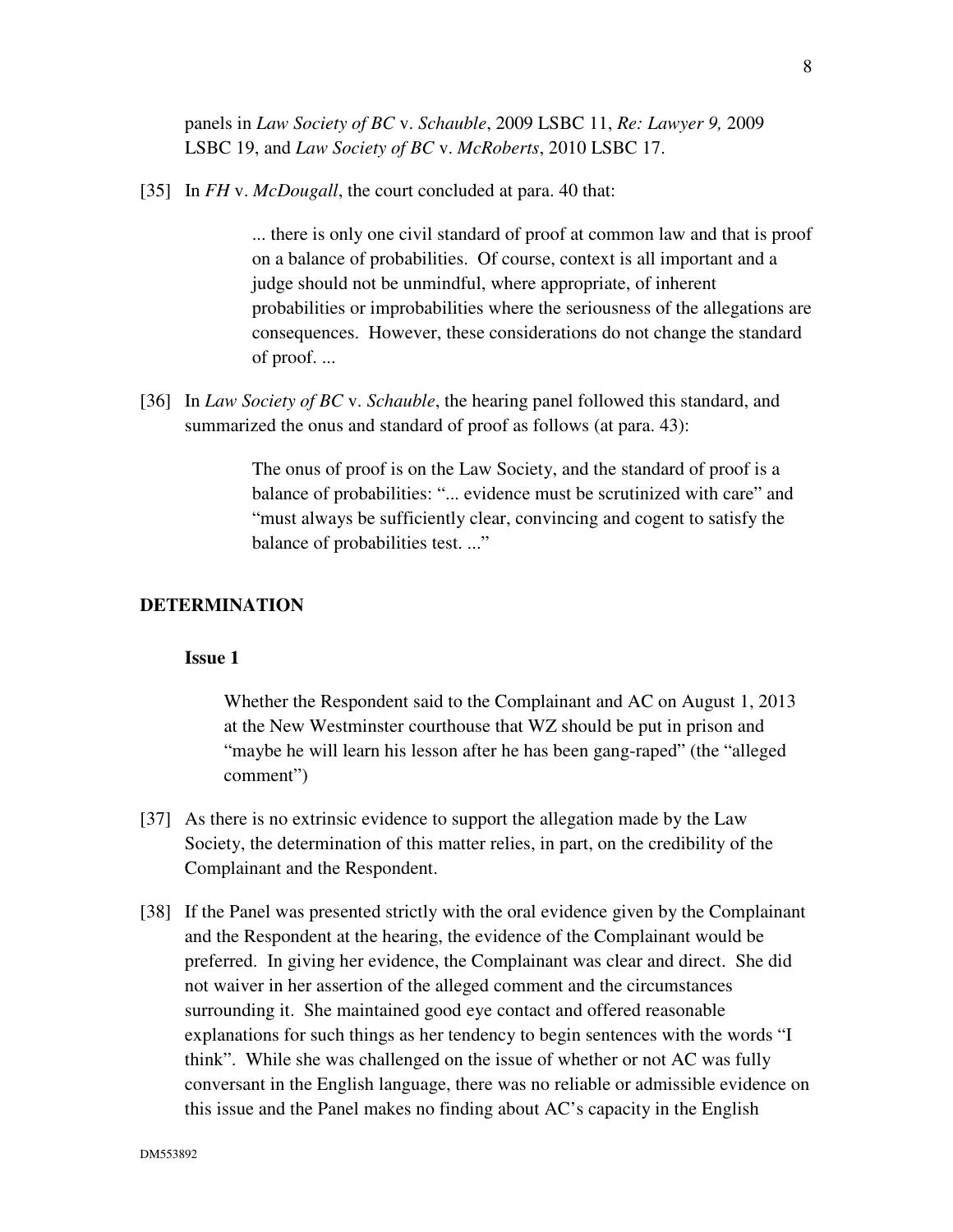language, or the relationship of that ability to AC's apparent lack of recollection of the Respondent making the alleged comment.

- [39] The Panel takes note that the alleged comment took place on the day of the Complainant's first appearance in Supreme Court Chambers. Further, the circumstances presented to both the Respondent and the Complainant were frustrating, and in flux. Looking at the circumstances as a whole, the Respondent's cumulative frustration could have led him to make the alleged comment.
- [40] The Panel questions whether there was any discernible motive for the Complainant to have made a false complaint. She was junior counsel setting out on her career and had no previous dealings of any consequence with the Respondent that would have resulted in animosity or bad feelings.
- [41] The Respondent, on the other hand, was a poor witness. He turned his body away from counsel for the Law Society during cross-examination. He made no eye contact with the Panel. His evidence was evasive at times. He shuffled paper, sipped water and was argumentative under cross-examination. At times he appeared to be deliberately obtuse when answering questions as simple as whether he would accept that he was experienced counsel.
- [42] His letter of apology of April 11, 2014 while not constituting an admission of any sort – was equivocal in its language and leaves the impression of having been prepared for a strategic rather than a sincere purpose. The letter was prepared in close proximity to the hearing, and there was no satisfactory explanation for the timing of the letter.
- [43] The Panel also notes that the Respondent relies on the *Law Society of Upper Canada* v. *Groia*, [2012] LSDD No. 92. The Respondent's counsel's written submissions contain this phrase drawn from the *Groia* case:

A few ill-chosen, sarcastic, or even nasty comments directed at one's opponent will rarely constitute professional misconduct, particularly if they reflect a moment of ill-temper and an apology is made.

- [44] However, there is other evidence the Panel must consider in determining whether the Law Society has met the onus of proof.
- [45] The first is that AC did not testify. The Hearing Panel does not draw an adverse inference from the failure to call AC as a witness. Either party could have subpoenaed or required her to attend the hearing and give evidence. The Panel must proceed on the assumption that AC did not hear the Respondent make the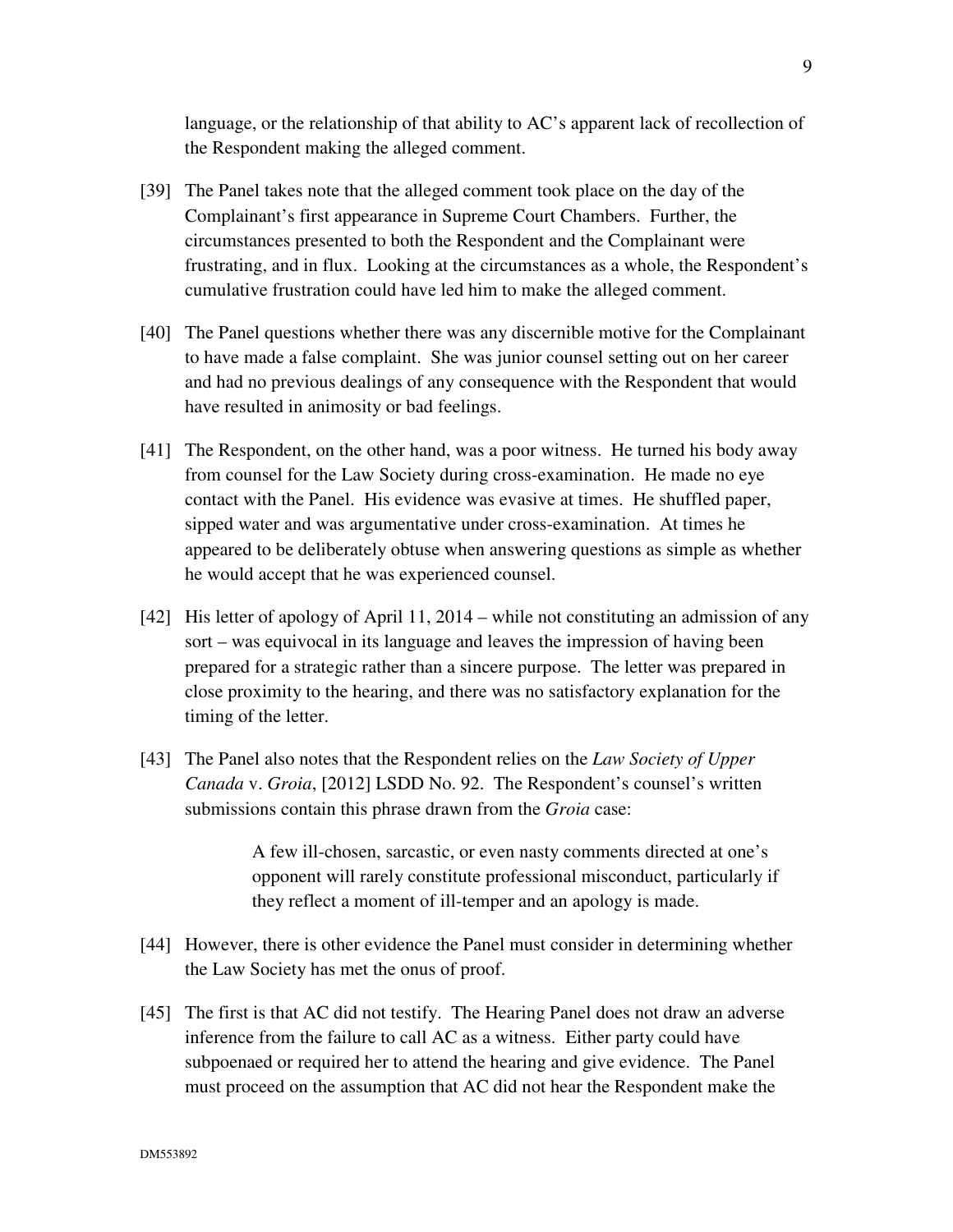alleged comment. According to the Complainant's evidence, the alleged comment was clearly made in a quiet setting. As well, the Complainant did not speak to AC about the comment after they had parted from the Respondent's company at the

courthouse. The Panel finds this odd, as one would expect that counsel faced with such an offensive remark would have had some discussion of it immediately afterwards. The Complainant does not appear to have discussed the comment with AC until a number of days afterwards and when she was in the process of preparing her complaint.

- [46] In addition, the Complainant did not respond to the Respondent's email sent later in the afternoon of August 1, 2013. The Respondent begins that email by purporting to confirm the discussion in the New Westminster courthouse earlier in the day. He then goes on to talk about the need to settle dates for a JCC, a CPC and a trial. He further confirms that he has re-set by Requisition the hearing for Thursday, August 15. Perhaps because of her inexperience, the Complainant did not respond to this email either to contradict what the Respondent is confirming in the email, or to repeat her assertion that she and AC would be likely removing themselves from counsel of record for WZ. Further, by her silence, she misses an opportunity to confirm the alleged comment to the Respondent.
- [47] Although the Respondent's evidence was unsatisfactory at the hearing, he has remained insistent that he did not make the reference to WZ being gang-raped in prison.
- [48] The Panel is left with the need to consider the onus and standard of proof. In doing so, we must scrutinize the evidence with care and must be satisfied that the evidence is sufficiently clear, convincing and cogent to satisfy the balance of probabilities test.
- [49] While the Panel prefers the evidence of the Complainant as presented at the hearing, a complete assessment of all of the circumstances and evidence – or lack of evidence, as described in paras. 44 – 47 above, leads us to the conclusion that the Law Society has not established that the Respondent made the alleged comment, on a balance of probabilities. It follows that he cannot be found to have engaged in conduct that constitutes professional misconduct under s. 34(4) of the *Legal Profession Act*.

#### **Issue 2**

If the Respondent did make the alleged comment to the Complainant and AC, does the making of the alleged comment constitute professional misconduct, pursuant to Section 38(4) of the *Legal Profession Act*?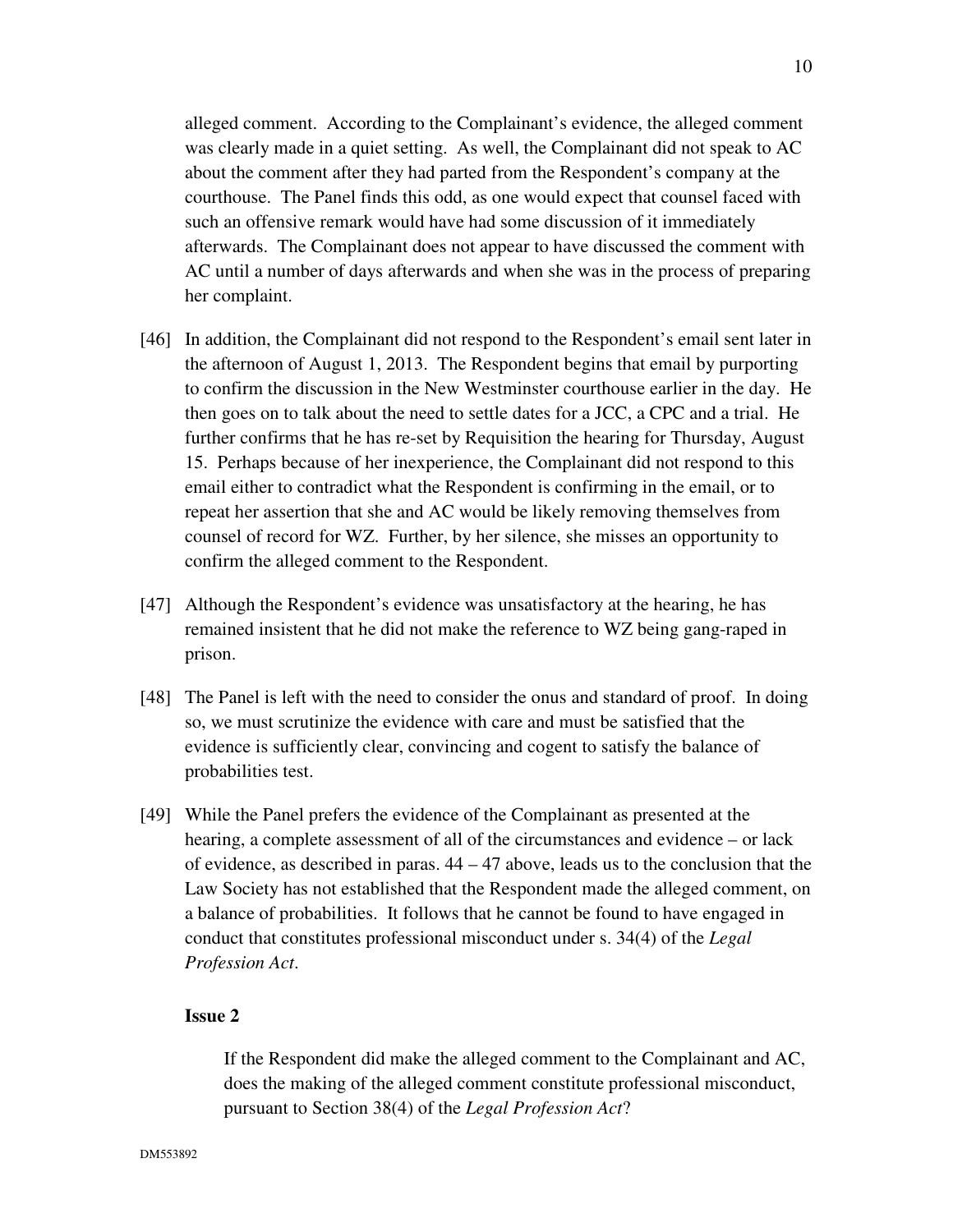- [50] Given our finding under issue number 1, it is not necessary for us to make a determination under issue number 2.
- [51] Nevertheless, were we required to make a finding in issue 2, we would have concluded that the alleged comment did not constitute professional misconduct. While the alleged comment was offensive, and ill-advised, there are a number of factors that prevent it from crossing the line to professional misconduct:
	- (a) the evidence at the hearing was that the alleged comment was not passed on to WZ by the Complainant or AC. Virtually all of the authorities placed before us involved counsel having made unprofessional comments directly to the target of the comments;
	- (b) while it was suggested by counsel for the Law Society that the alleged comment could have been intended to persuade or intimidate the Complainant into advising her client to comply with the court orders, there was no evidence that that was either the Respondent's intention, or the Complainant's interpretation of the alleged comment. Further, the background makes it sufficiently clear that WZ was not prepared to comply with court orders of his own accord;
	- (c) the comment was made only once, in a calm fashion and in circumstances outside the hearing of third parties. It has the ring of counsel making an ill-advised comment in understandably frustrating circumstances;
	- (d) The Panel would take note of the Supreme Court of Canada's decision in *Doré v. Barreau du Québec,* 2012, SCC 12, in which the court said at paragraph 61:

No party in this dispute challenges the importance of professional discipline to prevent incivility in the legal profession, namely "potent displays of disrespect for the participants in the justice system, beyond mere rudeness or discourtesy" (Michael Code, "Counsel's Duty of Civility: An Essential Component of Fair Trials and an Effective Justice System" (2007) 11 *Can. Crim. LR* 97, at p. 101; see also Gavin MacKenzie, *Lawyers and Ethics; Professional Responsibility and Discipline* (5th ed. 2009), at p. 8- 1).

[52] In all of the circumstances, the alleged comment is closer to mere rudeness or discourtesy then it is to professional misconduct.